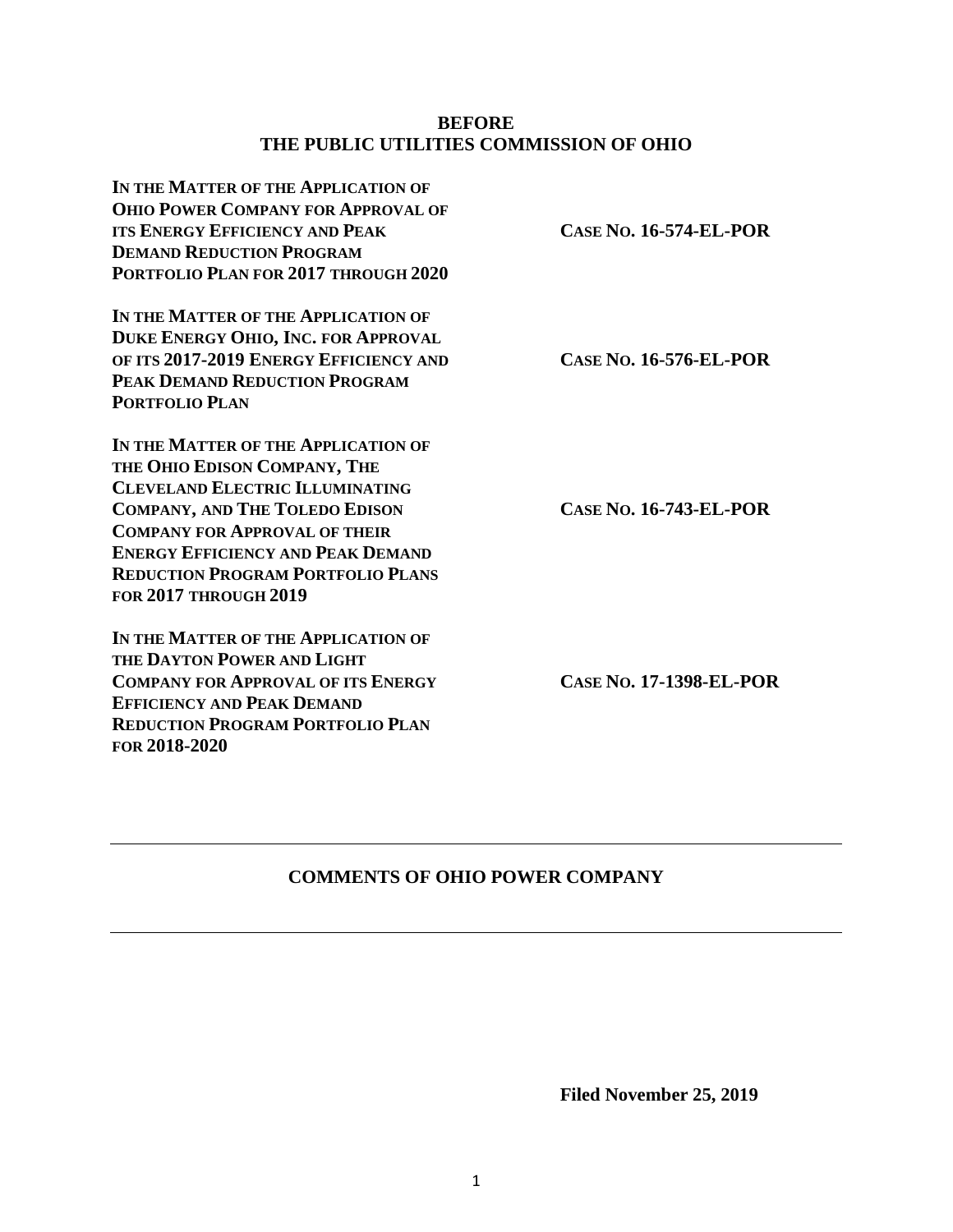Am. Sub H. B. 6 (HB 6), which was signed into law on July 23, 2019 and became effective on October 22, 2019, terminates Ohio's annual energy efficiency (EE) savings requirements on December 31, 2020 and sets a new cumulative energy efficiency savings requirement to a statewide collective benchmark of 17.5% for the four electric distribution utilities (EDUs) combined, which can be deemed achieved through establishment of a date certain by the Commission. R.C.  $4928.66$  (A)(1)(a), (G)(2). By Entry dated October 23, 2019, the Public Utilities Commission of Ohio (Commission) solicited comments from interested persons on: (1) whether the Commission should terminate the energy efficiency programs once the statutory cap of 17.5 percent has been met; and (2) whether it is appropriate for the EDUs to continue to spend ratepayer-provided funds on energy efficiency programs after the statutory cap has been met. Ohio Power Company (AEP Ohio or the Company) is pleased to provide comments and recommendations regarding the two questions posed by the Commission in this docket and respectfully submits its initial comments.

# **Question 1: Should the Commission terminate the energy efficiency programs once the statutory cap of 17.5 percent has been met?**

No, there is no practical way to determine exactly when the 17.5% requirement is fulfilled. And the statutory framework requires evaluation of the collective EDU savings achievement at the end of 2020. Rather, the Commission should harmonize all of the statutory provisions (discussed below) by selecting a reasonable date certain that is not earlier than the end of 2020. At the earliest, the Commission could exercise its statutory option to establish a reasonable date certain termination date of December 31, 2020, with a wind-down period beginning September 30, 2020 (for example, the EDU could avoid committing program resources to new customers during the wind-down period, etc.). This date certain approach is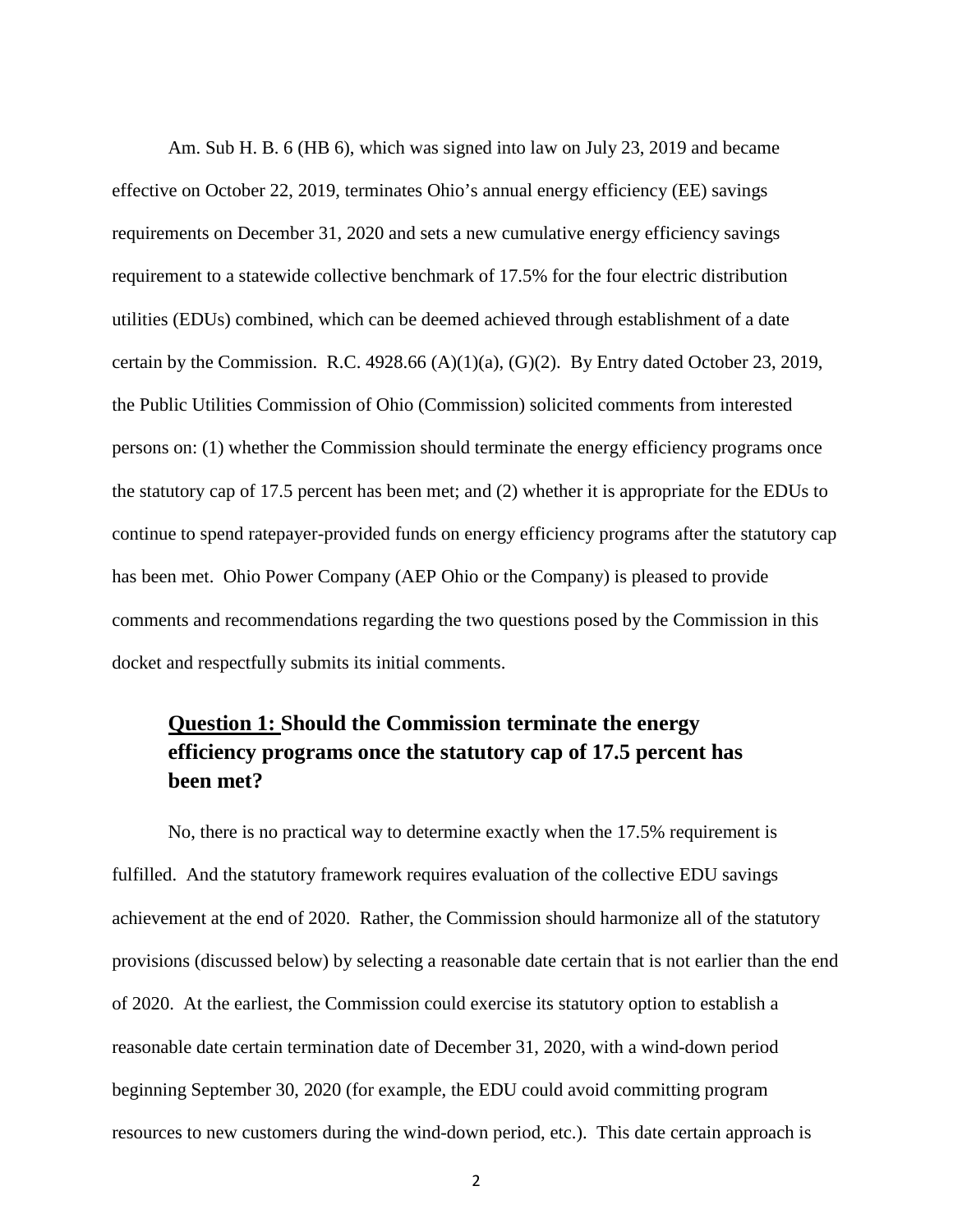much more practical, will result in less confusion and annoyance to customers, and will allow the utilities to plan and execute an orderly wind-down of their EE programs. After all, it is impractical if not impossible to coordinate a full-stop termination of EE programs at the actual time that 17.5% is actually reached. Through enactment of R.C.  $4928.66(G)(2)(b)(ii)$ , the General Assembly wisely provided for the date certain approach as an option and it is clearly the most reasonable path to wind down the EE programs – but that date certain should not be earlier than the end of 2020 because it would undermine other explicit provisions in HB 6. From a practical standpoint, early termination of the approved mandated energy efficiency programs using monthly EDU estimates of performance toward the 17.5% is uncertain and arbitrary and will have negative impacts on customers, solution providers and contractors.

Tracking real time energy savings on a statewide basis and implementing an immediate hard stop once 17.5% is reached is highly impractical for several reasons:

- Coordinating among the four EDUs as to real-time energy savings (for the first time in the program's history) is not practical and the EDUs have no system or process in place to coordinate or allocate their efforts.
- Projected energy savings do not provide a definitive basis upon which to conclude that actual verified savings have occurred, while waiting for verified savings could result in over-achieving of the 17.5% mandate. Moreover, the baseline for calculating the actual savings level should be calendar year 2020 adjusted for the expanded mercantile customer opt-out impact.
- A hard stop would unnecessarily create a chaotic and disorganized result and create significant customer confusion and annoyance.
- The energy efficiency program portfolio is large and varied, requiring significant planning, coordination and communication with customers, trade allies, solution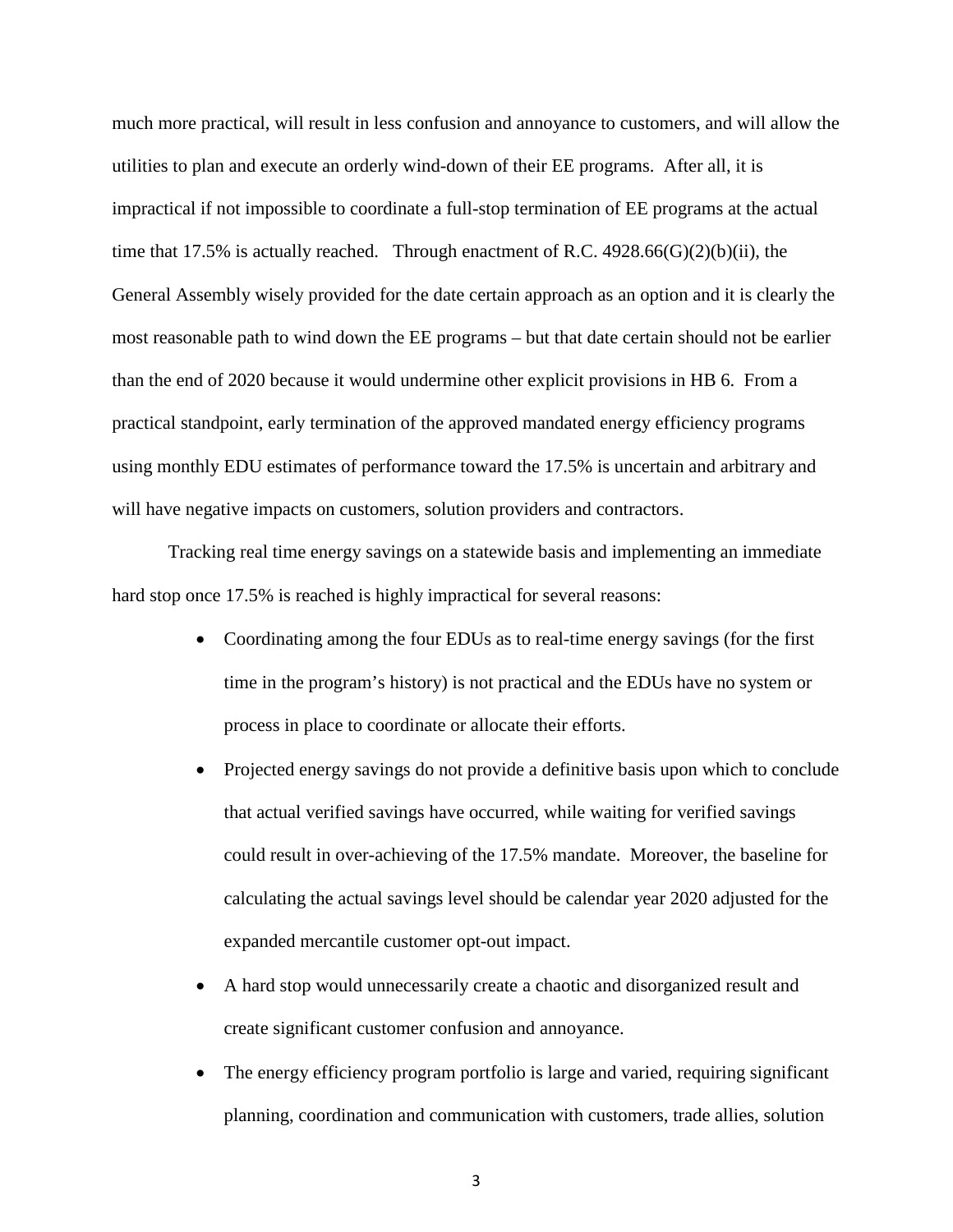providers and implementation contractors to provide significant notice to conclude mandated EE programs.

- Customers have enjoyed the benefits of energy efficiency programs for 11 years. Cutting off programs is unfair to all customers who are participating and who want to participate in 2020 after the arbitrary cut-off. Many customers plan their EE projects well in advance and need sufficient notice to budget accurately. EE projects in 2020 will not likely move forward without incentives, placing an unfair burden on customers who have pre-approvals or plan to participate in 2020. Termination of the mandatory EE programs based on monthly estimates isn't an effective planning tool for customers, solution providers, contractors or the utility.
- Termination of programs based on a monthly report of actual and forecasted energy efficiency from the EDUs also does not appear to include the evaluation, measurement and verification (EM&V) of achievements, which has historically been required. The Company recommends continuing EM&V; however, EM&V work could be abbreviated to reduce cost.

Perhaps more important than such practical considerations is that ending EE programs prematurely and by broadly presuming savings of 17.5% that have not yet been verified or projecting such savings into the future would conflict with multiple provisions within HB 6. For example, division  $(A)(1)(a)$  of R.C. 4928.66 was amended by HB 6 to reflect a 1% energy savings mandate for 2020 and ending too early would create a direct tension with that provision. And HB 6 extended all EDU portfolio plans through the end of 2020, R.C. 4928.66(F), so ending too early would also conflict with that component of HB 6.

Most obvious of all is that measuring the collective achievement in 2019 or early 2020 is inconsistent with the statutory language creating the basis for this proceeding:

4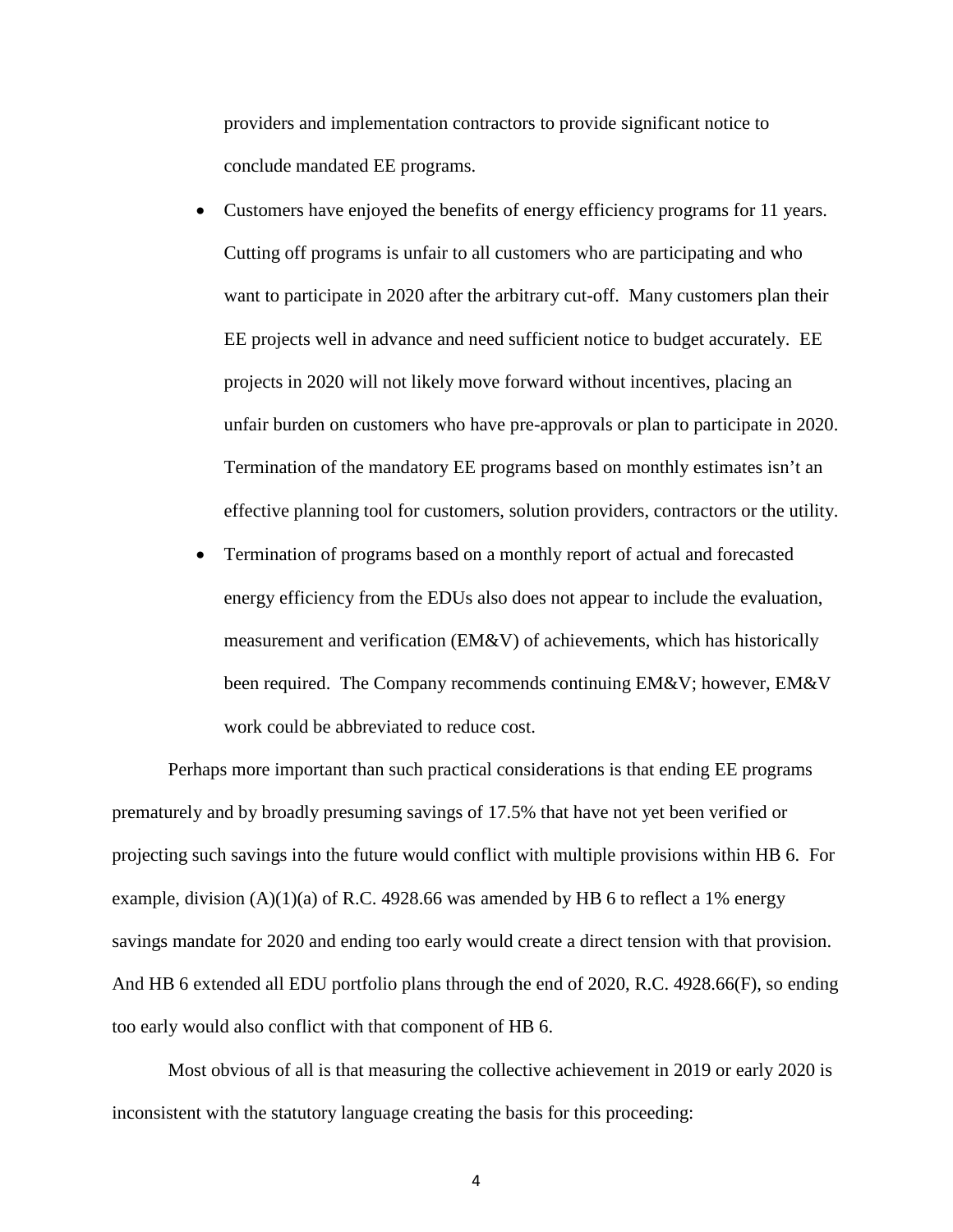Not later than *February 1, 2021*, the commission shall determine the cumulative energy savings collectively achieved, since 2009, by all electric distribution utilities in this state *as of December 31, 2020*.

R.C. 4928.66(G)(1) (emphasis added). Thus, the mandate for terminating EE programs based on the collective achievement of 17.5% requires the Commission to evaluate the level of statewide achievement "as of December 31, 2020" and to conduct the inquiry "not later than February 1, 2021." How can the Commission examine compliance "as of December 31, 2020" by moving forward now or terminating the programs before the end of 2020? And how can the Commission use the 2020 baseline that reflect the expanded mercantile customer opt-out, as required by new division (G)(1)(b) of amended R.C. 4928.66? The language chosen by the General Assembly suggests that the inquiry should be taken up in January 2021, not November of 2019. And the EDU's existing portfolio plans – approved through 2020 by HB 6 – will be abruptly and prematurely ended if the answer to the Commission's first question is affirmative. In sum, the best way to give full effect to all of these provisions is to adopt a reasonable date certain for termination of the EE programs under R.C. 4928.66(G)(2)(b)(ii), which date certain should not be earlier than the end of 2020 (perhaps with a wind-down period toward the end of 2020 or later).

In addition to harmonizing these statutory provisions with the outcome of this case, the Commission's selection of a date certain for deeming full compliance should be conservative in presuming unverified savings, avoid adverse impacts on the customer experience, and permit an orderly wind-down of mandatory EE programs. More specifically, adopting a date certain of September 30, 2020 will achieve positive practical results, including:

> • Allow EDUs to plan and implement an orderly wind-down of the EE programs, with the ability to ramp down and minimize post-2020 cost reconciliation.

> > 5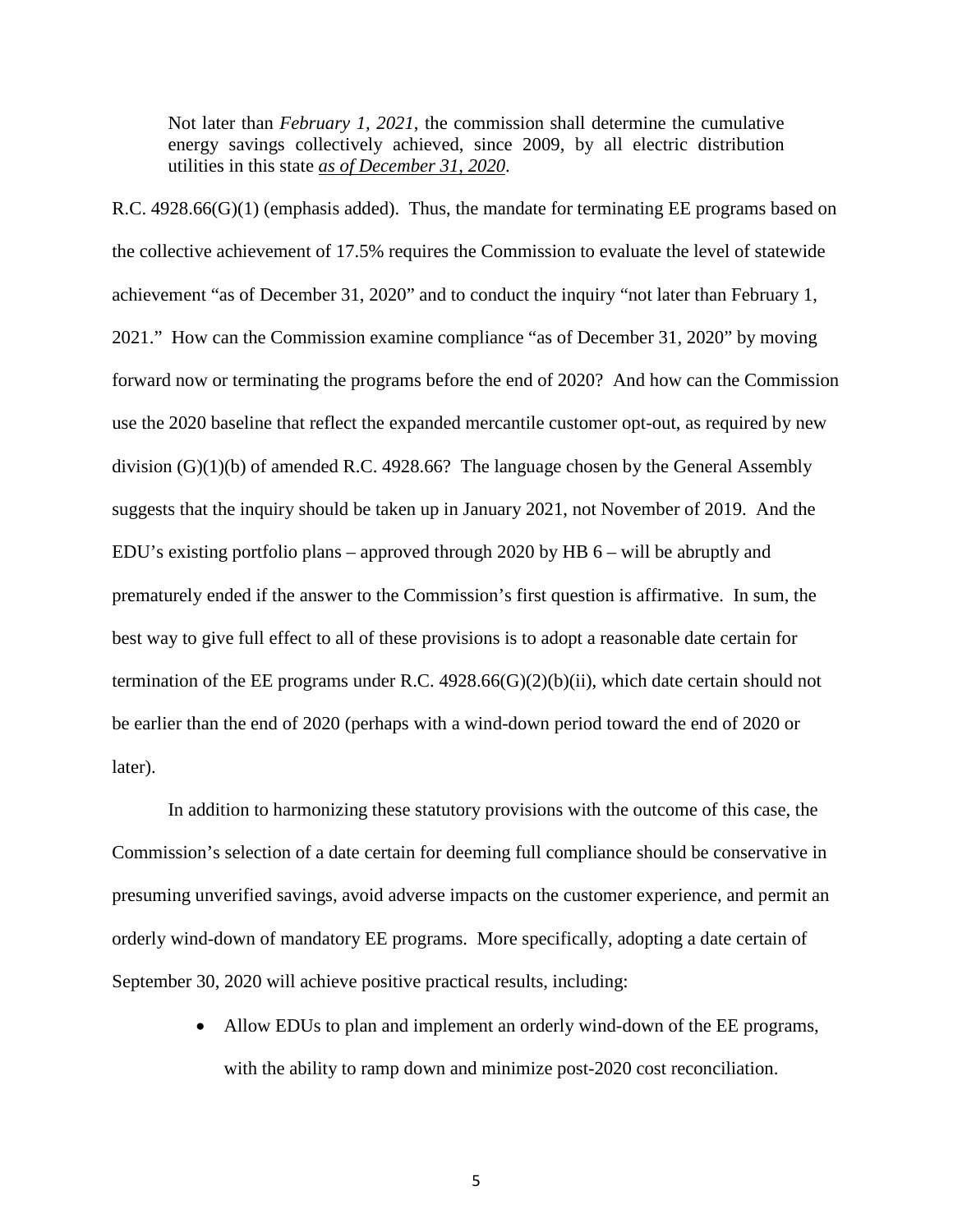- Enable the EDUs to provide timely and effective communications to participating customers and follow through on existing commitments and pending proposals.
- Give the Commission a reasonable basis to conclude that the 17.5% energy savings will be achieved ahead of the December 31, 2020 portfolio plan expiration and the 1% mandate for energy savings in 2020.

## **Question 2: Is it appropriate for the EDUs to continue to spend ratepayer provided funds on energy efficiency programs after the statutory cap has been met?**

Yes, all customers benefit from the mandatory energy efficiency programs. The program portfolio is cost effective and returns significantly more benefits to customers than costs. Every compliance filing since 2009 has demonstrated this fact and compliance filings, if allowed, for 2019 performance in May 2020 and 2020 performance in May 2021 are expected to continue that successful outcome for customers. Continuation of the programs past the 17.5% minimum is prudent (and as discussed above is practical and consistent with the HB 6 amendments as a whole), thus allowing EDUs to provide sufficient advance notice of program end dates to customers, solution providers and contractors. Using the "date certain" approach outlined above, EDUs can conduct an orderly shutdown of the mandatory programs in 4th quarter 2020 while also completing EM&V (even if abbreviated) for 2019 and 2020.

AEP Ohio understands the statutory requirement to bring the mandatory EE programs to an end. To provide a positive customer experience with sufficient notice, all pre-approvals of customer incentives should be honored and a date certain schedule should be established to end the mandatory energy efficiency programs. AEP Ohio requests that the Commission confirm that the following actions beginning in early 2020 are consistent with the HB 6 wind-down framework and part of a practical and prudent course of action: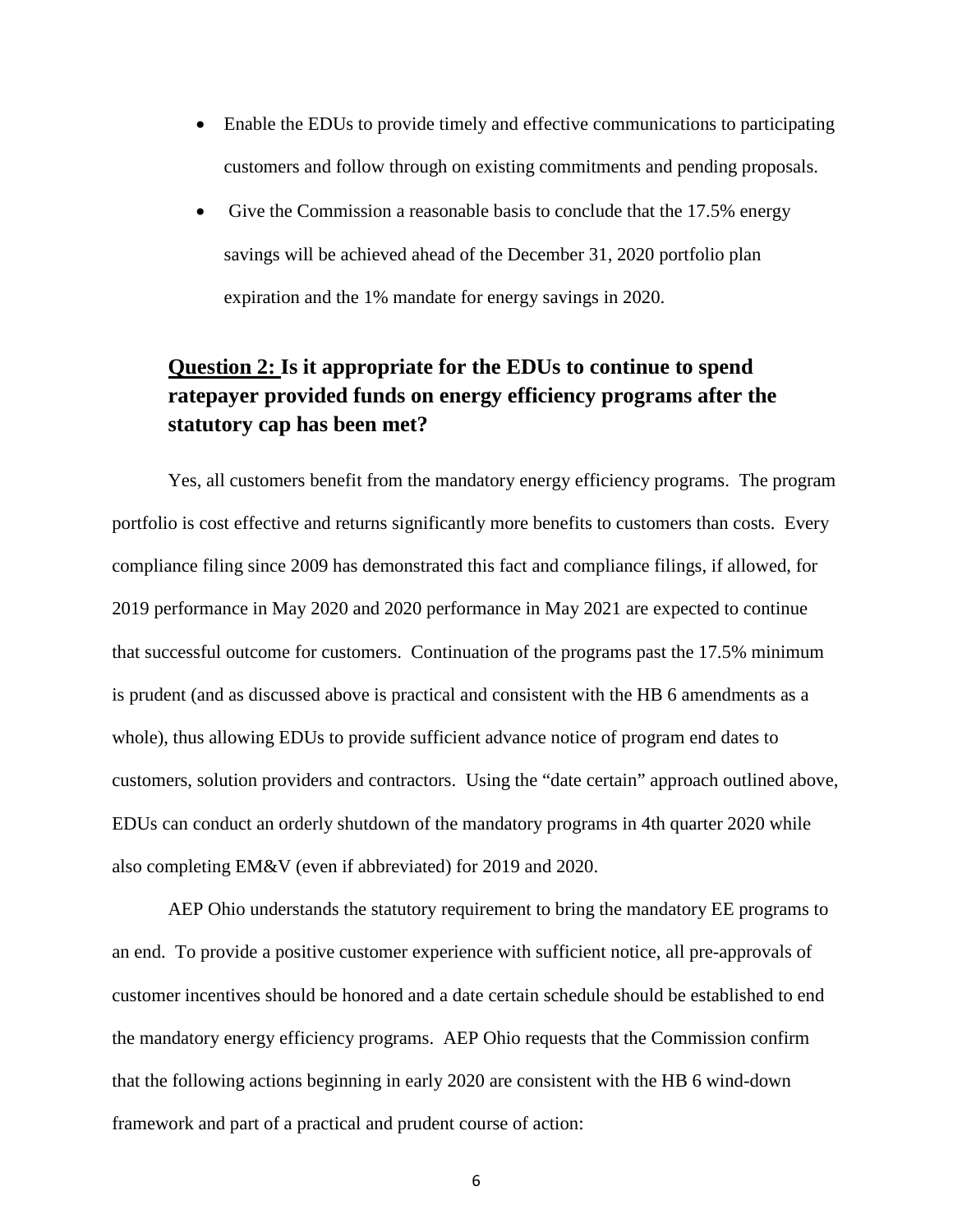- i. Honor all current approved energy efficiency projects.
- ii. September 30, 2020 End acceptance of new direct rebate energy efficiency program applications for rebates (provide customers six months advance notice). Honor pre-approved direct rebates prior to September 30, 2020 for projects completed by December 31, 2020.
- iii. Continue the Community Assistance program to serve low income customers and the Appliance Recycling program that supports Community Assistance thru the end of 2020.
- iv. Continue energy efficiency education programs such as Home Energy Reports, e3Smart school education program, Energy Star benchmarking, Continuous Energy Improvement, Online Energy Audit, It's Your Power and Cross Sector programs through the end of 2020.
- v. Complete an abbreviated EM&V review of energy efficiency programs to be completed by the end of 2020.
- vi. AEP Ohio plans to file for approval a significantly lower cost demand side management portfolio of cost effective energy efficiency programs that mirror the successful and popular current customer programs that provide significant benefits to all customers. As the mandatory EE programs end, this new EE portfolio plan will begin in 2021. In addition, the Company is reviewing potential demand response opportunities to lower costs for all customers that could be part of this demand side management portfolio. Voluntary efficiency programs have existed even prior to the EE/PDR mandate where they are cost effective and beneficial to customers. Moreover, low-income programs have been pursued to support policy objectives for assisting those customers and uninterrupted

7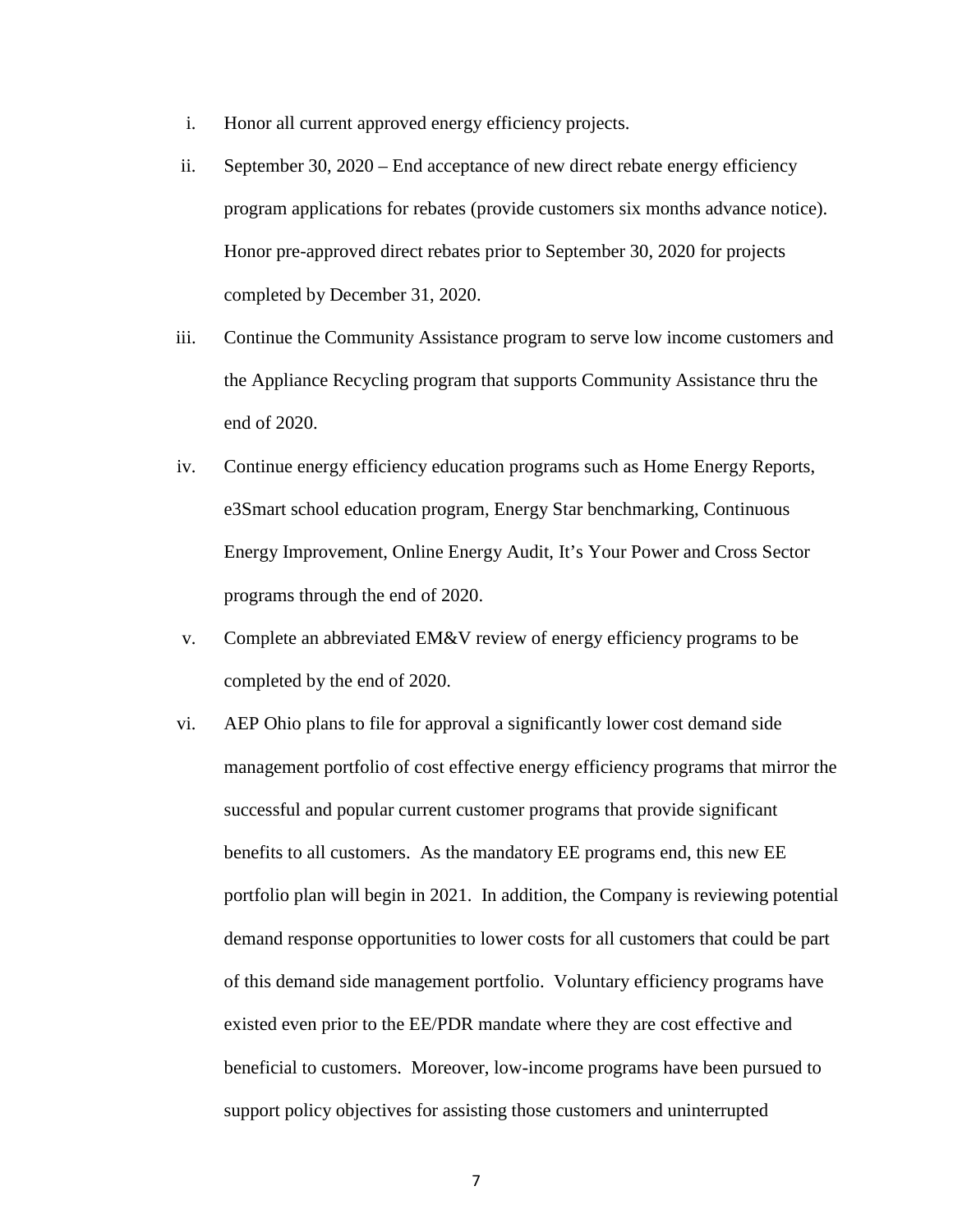continuation of those programs should be considered as part of this transition. Accordingly, as part of its decision in this case, the Commission should establish criteria and process for EDUs to continue uninterrupted provision of voluntary programs upon termination of the mandatory programs, including a cost recovery mechanism.

vii. Finally, as part of the subsequent reconciliation and termination of AEP Ohio's underlying EE/PDR Rider, the Commission should ensure continued and uninterrupted cost recovery of non-EE costs currently recovered through the rider (IRP program costs) through an appropriate rate mechanism.

#### **CONCLUSION**

For the foregoing reasons, AEP Ohio respectfully requests that the Commission adopt a date certain of December 31, 2020 for ending the current direct rebate EE programs, including a wind-down period starting September 30, 2020 and subsequent reconciliation of all programs after December 31, 2020. Further, AEP Ohio requests that the Commission confirm the abovelisted course of action for reasonable and prudent wind-down action steps.

Respectfully submitted,

*/s/ Steven T. Nourse* Steven T. Nourse American Electric Power Service Corporation 1 Riverside Plaza, 29th Floor Columbus, Ohio 43215 Telephone: (614) 716-1608 Fax: (614) 716-2950 Email: [stnourse@aep.com](mailto:stnourse@aep.com)

#### **Counsel for Ohio Power Company**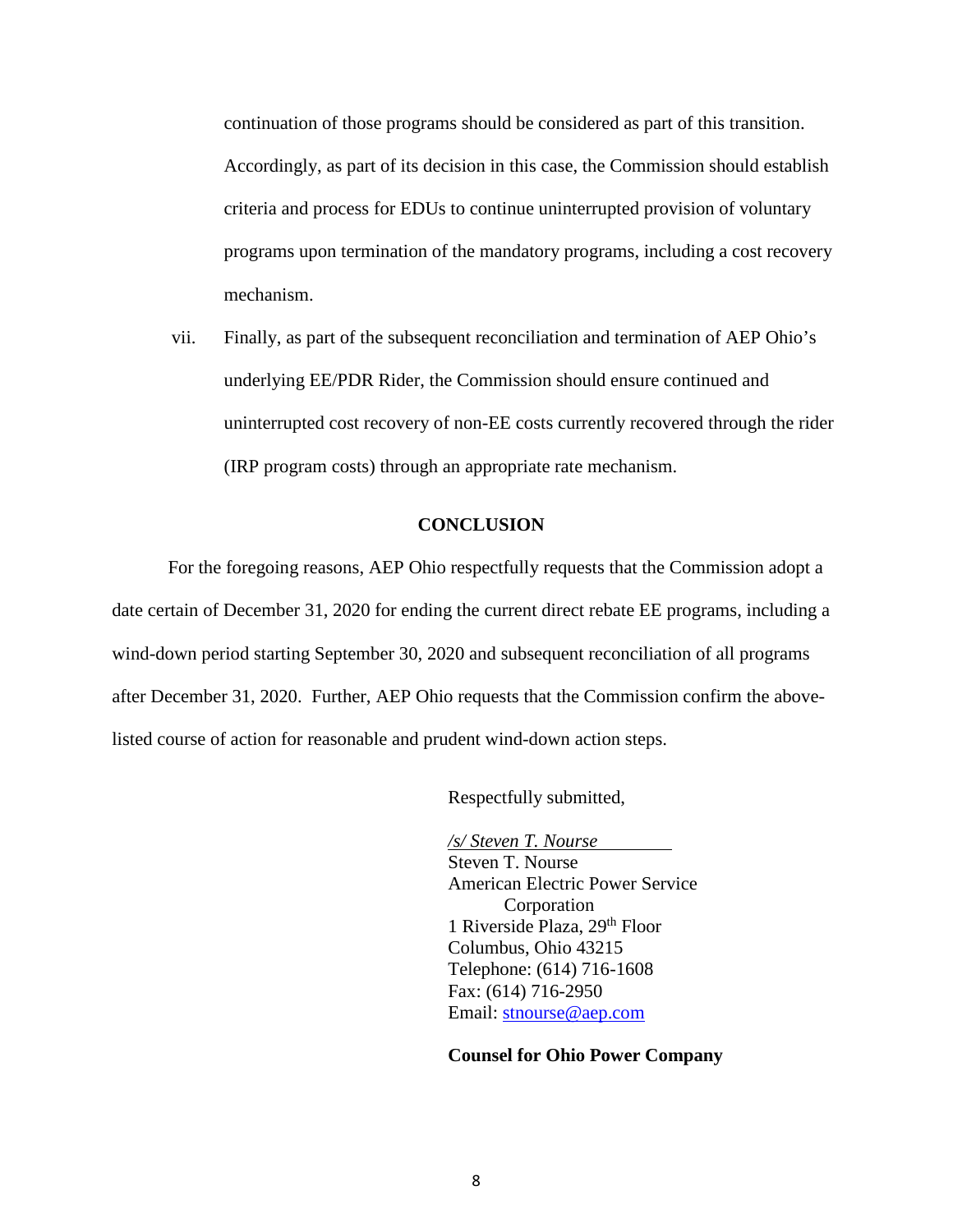#### **CERTIFICATE OF SERVICE**

In accordance with Rule 4901-1-05, Ohio Administrative Code, the PUCO's e-filing system will electronically serve notice of the filing of this document upon the following parties. In addition, I hereby certify that a service copy of the foregoing *Comments of Ohio Power Company* was sent by, or on behalf of, the undersigned counsel to the following parties of record this 25<sup>th</sup> day of November 2019, via electronic transmission.

> */s/ Steven T. Nourse* Steven T. Nourse

#### **EMAIL SERVICE LIST**

amilam@ofbf.org; cendsley@ofbf.org; christopher.healey@occ.ohio.gov; callwein@keglerbrown.com; cmooney@ohiopartners.org; dstinson@bricker.co>; daniel.sawmiller@sierraclub.org; ghiloni@carpenterlipps.com; dborchers@bricker.com; perko@carpenterlipps.com; jkylercohn@BKLlawfirm.com; jfinnigan@edf.org>; [john.jones@ohioattorneygeneral.gov;](mailto:john.jones@ohioattorneygeneral.gov) joliker@igsenergy.com; Bojko@carpenterlipps.com; lcurtis@ofbf.org; mleppla@theoec.org; mpritchard@mwncmh.com; MWarnock@bricker.com; mkurtz@BKLlawfirm.com; mdortch@kravitzllc.com>; natalia.messenger@ohioattorneygeneral.gov; paul@carpenterlipps.com; rdove@attorneydove.com; rkelter@elpc.org; swilliams@nrdc.org; stnourse@aep.com;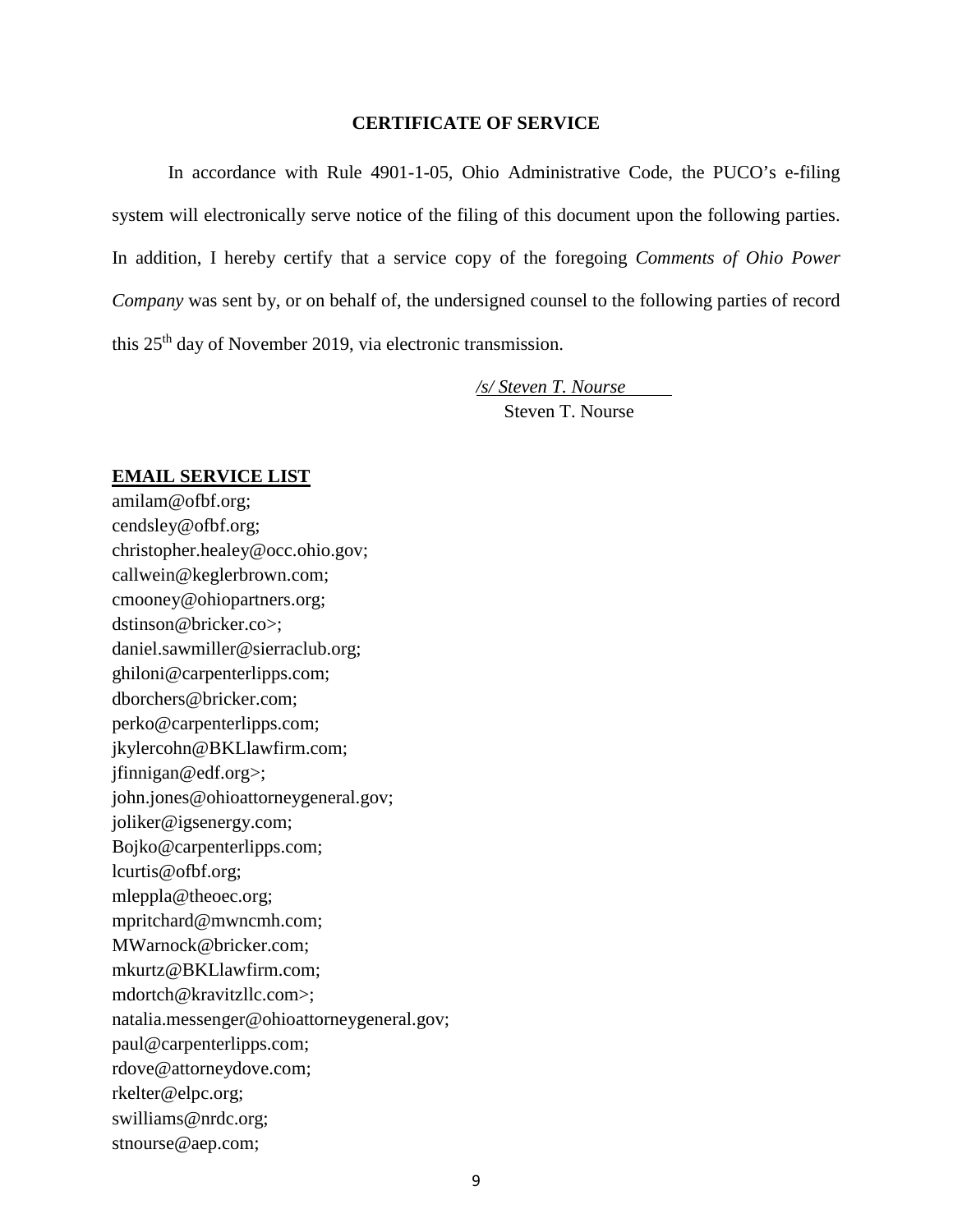tony.mendoza@sierraclub.org; [tdougherty@theOEC.org;](mailto:tdougherty@theOEC.org) [rendris@firstenergycorp.com;](mailto:rendris@firstenergycorp.com) [Elizabeth.Watts@duke-energy.com;](mailto:Elizabeth.Watts@duke-energy.com) [Michael.schuler@aes.com;](mailto:Michael.schuler@aes.com) [mfleisher@dickinsonwright.com;](mailto:mfleisher@dickinsonwright.com) [mjsettineri@vorys.com;](mailto:mjsettineri@vorys.com) [glpetrucci@vorys.com;](mailto:glpetrucci@vorys.com) [William.Michael@occ.ohio.gov;](mailto:William.Michael@occ.ohio.gov) [Bryce.mckenney@occ.ohio.gov;](mailto:Bryce.mckenney@occ.ohio.gov) Rocco D'Ascenzo@duke-energy.com; [Jeanne.Kingery@duke-energy.com;](mailto:Jeanne.Kingery@duke-energy.com) Larisa.Vaysman@duke-energy.com;